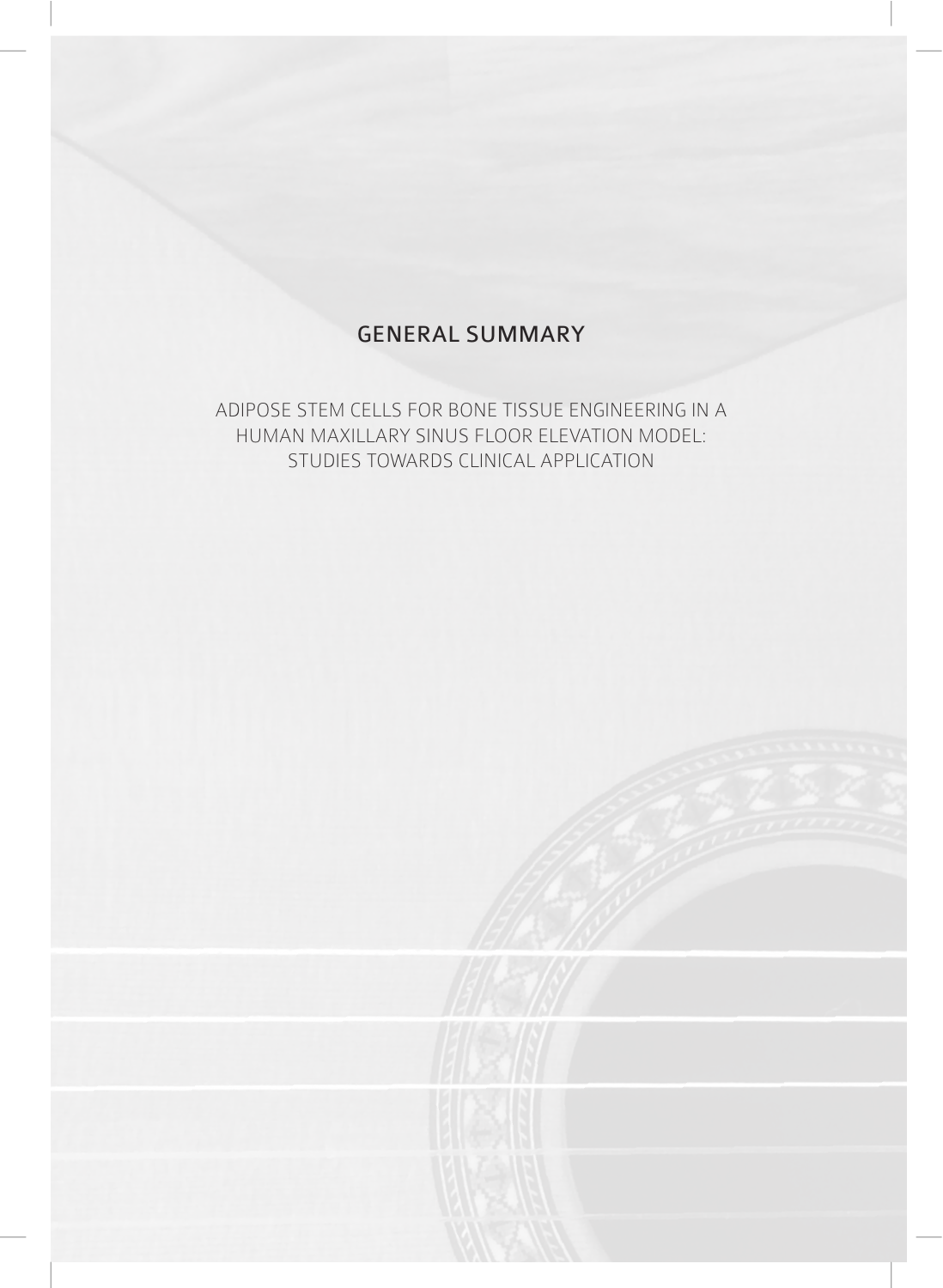## GENERAL SUMMARY

The increasingly ageing population worldwide has raised the prevalence of jaw atrophy and thus the need for a sufficient treatment. Maxillary atrophy is caused by a prolonged edentulous state after loss of natural teeth. To restore the missing maxillary teeth with prosthetic devices, dental implants can be installed if the alveolar bone volume is sufficient. If this requirement is not met, the maxillary alveolar bone height can be increased by means of a specific surgical procedure, i.e. the maxillary sinus floor elevation procedure (MSFE). For decades MSFE has been a standard pre-implant surgical procedure to increase alveolar bone height in the posterior maxilla.

Autologous bone is still considered the golden standard as graft material for bone augmentation procedures in general and for MSFE in particular, since the graft contains osteoblasts and osteoprogenitor cells, thereby providing osteoconductive and osteoinductive properties necessary for allowing the migration and subsequent differentiation of progenitor cells. Harvesting autologous bone (from the anterior iliac crest or mandible) has several disadvantages, such as donor site morbidity and limited availability of bone. Alternatives for the use of autologous bone have been developed and evaluated. This resulted in the introduction and use of bone substitutes such as allografts, xenografts and purely synthetic grafting materials that are accepted and now commonly used for standard clinical dental and oral surgery procedures. Synthetic bone substitutes such as β-tricalcium phosphate (β-TCP, e.g. Ceros®), hydroxyapatite (HA), and biphasic calcium phosphate (BCP, mixtures of HA/β-TCP, e.g. Straumann BoneCeramic®) are interesting alternatives to use in MSFE because they are available in unlimited quantity, have an infinite half-life and may therefore be used as offthe-shelf products. Using synthetic grafting materials eliminates the need for a second surgical procedure as well as potential additional complications.

Growth factors and/or osteoblast precursor cells are required to provide the osteoinductive potential of the tissue-engineering construct. One specific growth factor is bone morphogenetic protein-2 (BMP-2), which is a potent osteoinductive molecule that has been shown to stimulate osteogenic differentiation of undifferentiated cells. An in vitro study with goat adipose stem cells (ASCs) showed that the use of BMP-2 in a physiological, nanogram-range concentration and a short period of time can be very beneficial for tissue engineering purposes using ASCs.

In this thesis progenitor cells were used isolated from human adipose tissue. This tissue provides an easily accessible, expendable source of clinically relevant numbers of mesenchymal stem cells, thereby allowing innovative one-step regenerative treatment strategies. This new concept overcomes the problems currently encountered with cellular therapies: need for in vitro expansion, high costs, and repeated surgeries. Moreover, when using non-induced, minimally manipulated cells, many regulatory hurdles can be avoided, thereby accelerating clinical introduction.

Within the concept of bone tissue engineering, the maxillary sinus floor elevation model is unique by allowing histological examination of biopsies that have been retrieved prior to implant insertion. Therefore, this thesis evaluates and describes the functionality of human ASCs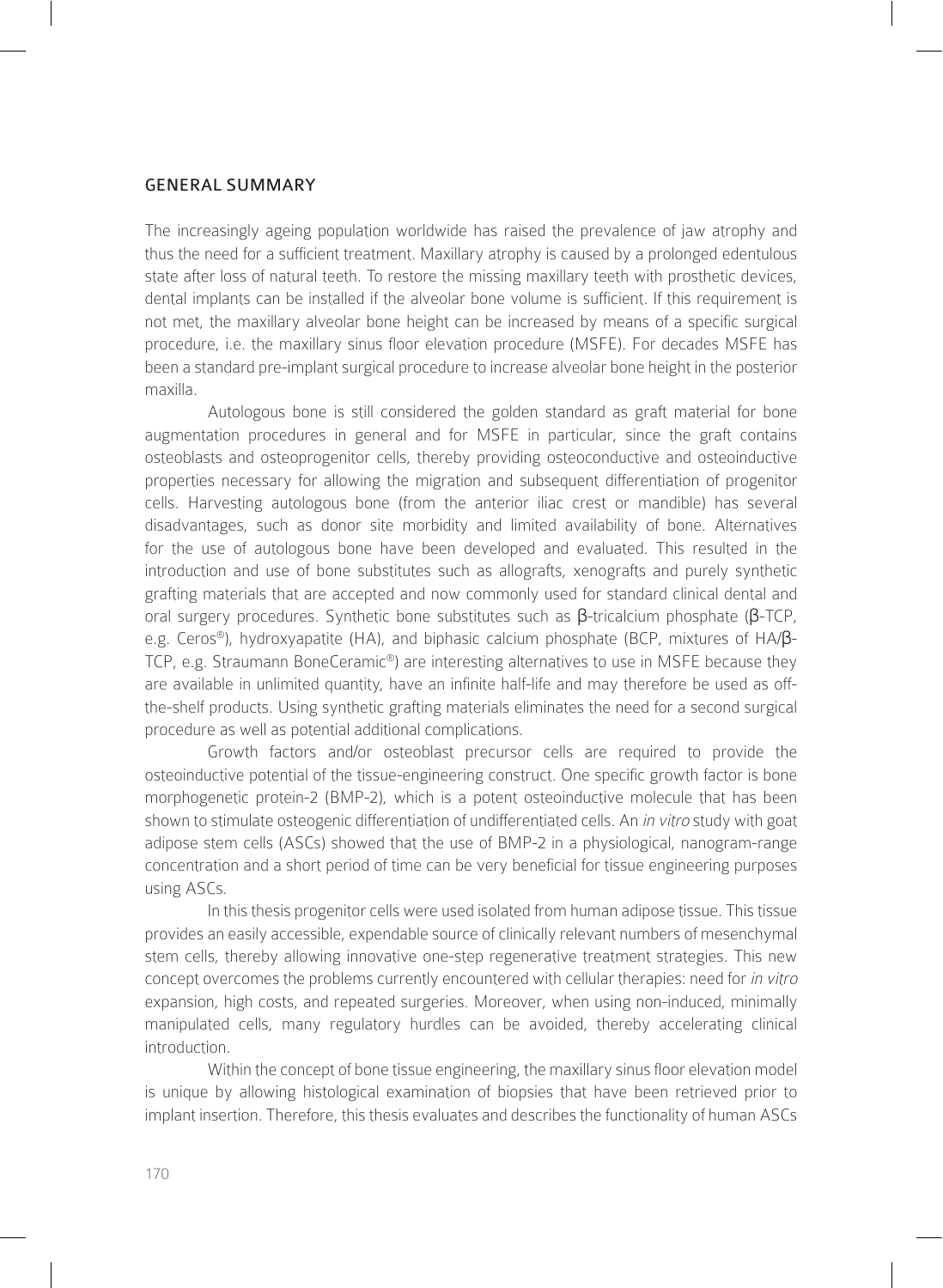for bone tissue engineering and proposes a novel concept of a one-step surgical procedure for human maxillary sinus floor elevation using calcium phosphate scaffolds.

In chapter 2 the authors reviewed whether the human MSFE procedure could be applied as a model for bone regeneration enabling the application of one-step surgical procedures. It was concluded that the use of freshly isolated ASCs in a one-step surgical procedure is a feasible and innovative cellular basis for bone tissue engineering, and that the MSFE model is well-suited for monitoring the ingrowth of new bone and understanding the mechanisms behind the bone remodeling process.

In chapter 3 the effect of short treatment of human ASCs with BMP-2 after seeding on a calcium phosphate carrier was evaluated. It was investigated whether short (15 minutes) incubation with BMP-2 suffices to trigger osteogenic differentiation of hASCs seeded on calcium phosphate carriers. The authors found that hASC attachment to the different scaffolds was similar, and unaffected by BMP-2. BMP-2 stimulated gene expression of the osteogenic markers CBFA1, collagen-1, osteonectin, and osteocalcin in hASCs seeded on BCP and ß-TCP. Down regulation of osteopontin expression by BMP-2 was seen in BCP-seeded cells only. BMP-2 treatment inhibited expression of the adipogenic marker PPAR-γ. Thus, 15 minutes BMP-2 pre-incubation of hASCs seeded on BCP/ß-TCP scaffolds had a long-lasting stimulating effect on osteogenic differentiation in vitro.

The secretome of stem cells strongly determines the outcome of tissue engineering strategies. It was investigated how the secretome of human adipose stem cells (hASCs) is affected by substrate, BMP-2 treatment, and degree of differentiation. Therefore, in chapter 4 it was hypothesized that as differentiation progresses, hASCs produce increasingly more factors associated with processes such as angiogenesis and bone remodeling. The authors found that, compared to plastic, hASCs cultured on BCP showed ≥ 2-fold higher expression of ~20 factors, amongst which cytokines such as IL-6, growth factors such as FGF7 and adhesion molecules such as VCAM1. However, expression of another ~50 genes was decreased ≥ 2-fold on BCP compared to plastic, even though hASCs differentiate better on BCP than on plastic. BMP-2 treatment increased the expression of ~30 factors by hASCs seeded on BCP, while it decreased the expression of only PGF, PPARG and PTN. No clear association between the degree of osteogenic differentiation of hASCs and the pattern of trophic factor production was observed. Considering the observed lack of association between the degree of differentiation and the production of factors associated with angiogenesis and bone remodeling by hASCs, future bone regeneration studies should focus more on systematically orchestrating the secretome of stem cells, rather than on inducing osteogenic differentiation of stem cells only. Short incubation with BMP-2 may be a promising treatment to enhance both osteogenic differentiation and environmental modulation.

In chapter 5 the gain of mineralized bone in human biopsies was compared between deproteinized bovine bone allograft (DBA) and BCP after MSFE, using a split-mouth design. The authors found that patients were prosthetically successfully restored. All but one of the implants survived, and peri-implant mucosa showed healthy appearance and stability. Bone volume, graft volume, degree of bone mineralization, and osteoclast and osteocyte numbers were similar, but BCP-grafted biopsies had relatively more osteoid than DBA-grafted biopsies.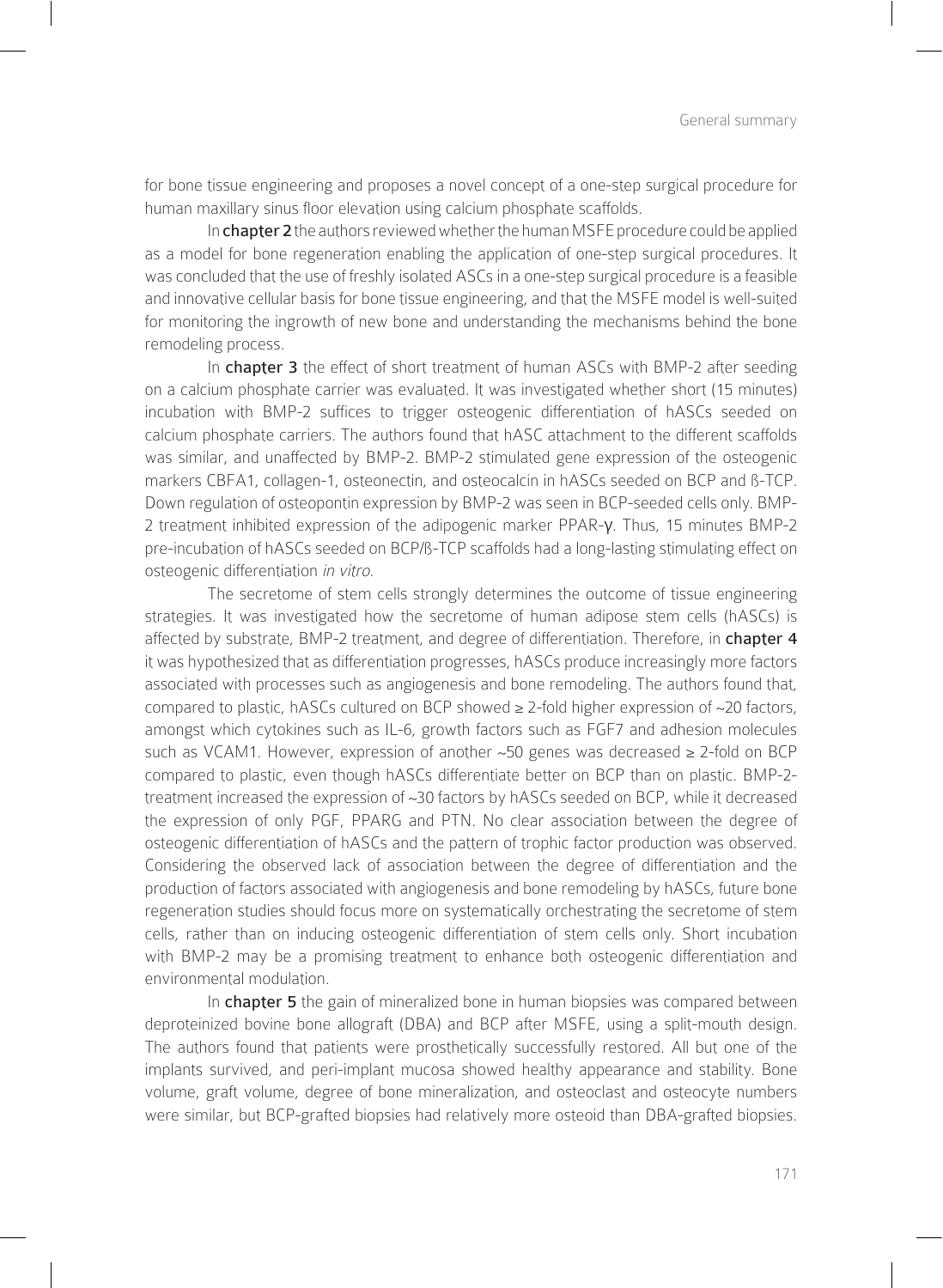The authors concluded that the BCP and DBA materials showed similar osteoconductive patterns and mineralized bone, although signs of more active bone formation and remodeling were observed in BCP- than in DBA-grafted biopsies.

In chapter 6 the effect of a collagenous barrier membrane covering the lateral window in MSFE procedures on the bone formation in  $\beta$ -TCP was described. For decades this has been an important topic of debate, since the benefit of a collagenous barrier membrane has not been irrefutably proven. The authors found that comparable outcomes between the groups with and without a membrane were observed regarding osteoconduction rate, bone and graft volume, osteoclast number, and structural parameters of newly formed bone per region of interest. However, osteoid volume in grafted maxillary sinus floors without a membrane was significantly higher than with membrane. In conclusion, these findings demonstrate that the clinical application of a bioresorbable collagenous barrier membrane covering the lateral window in MSFE procedures using β-TCP was not beneficial for bone regeneration, and even decreased osteoid production, which might lead to diminished bone formation in the long run. Further research needs to be done to confirm these data.

Despite the successful use of biphasic calcium phosphate with a hydroxyapatite/ tricalcium phosphate (HA/TCP) ratio of 60/40, the high percentage of HA may hamper efficient scaffold remodeling. Therefore, in chapter 7, it was hypothesized that the use of BCP 20/80 in a MSFE procedure will result in a higher quantity of bone and/or better bone quality in the grafted maxillary sinus compared to BCP 60/40. A comparative study between these two types of calcium phosphate bone substitutes has not previously been performed in a human model. The authors found that, although not significant, there is a clear tendency in the  $\mu$ -CT and the histomorphometrical analysis towards more bone ingrowth in the 20/80 versus the 60/40 BCP variant. Osteoid volumes were comparable between both groups, while osteoclastic activity was significantly higher in the 60/40 group, indicating more balance towards bone formation in the BCP 20/80-treated patients. The authors concluded that the novel BCP 20/80 bone substitute performs at least equal, but most likely better in MSFE procedures compared to the BCP 60/40.

Finally, in **chapter 8** the main conclusions of the studies described in this thesis are discussed as well as the future implications of the findings. In short, the authors concluded that the use of freshly isolated and BMP-2-pretreated human ASCs in a one-step surgical procedure is a feasible and innovative cellular basis for bone tissue engineering, and that the MSFE model is well-suited for monitoring the ingrowth of new bone and understanding the mechanisms behind the bone remodeling process. The outcome of these and future studies will have pivotal implications for bone tissue engineering models in other fields, such as orthopedic surgery.